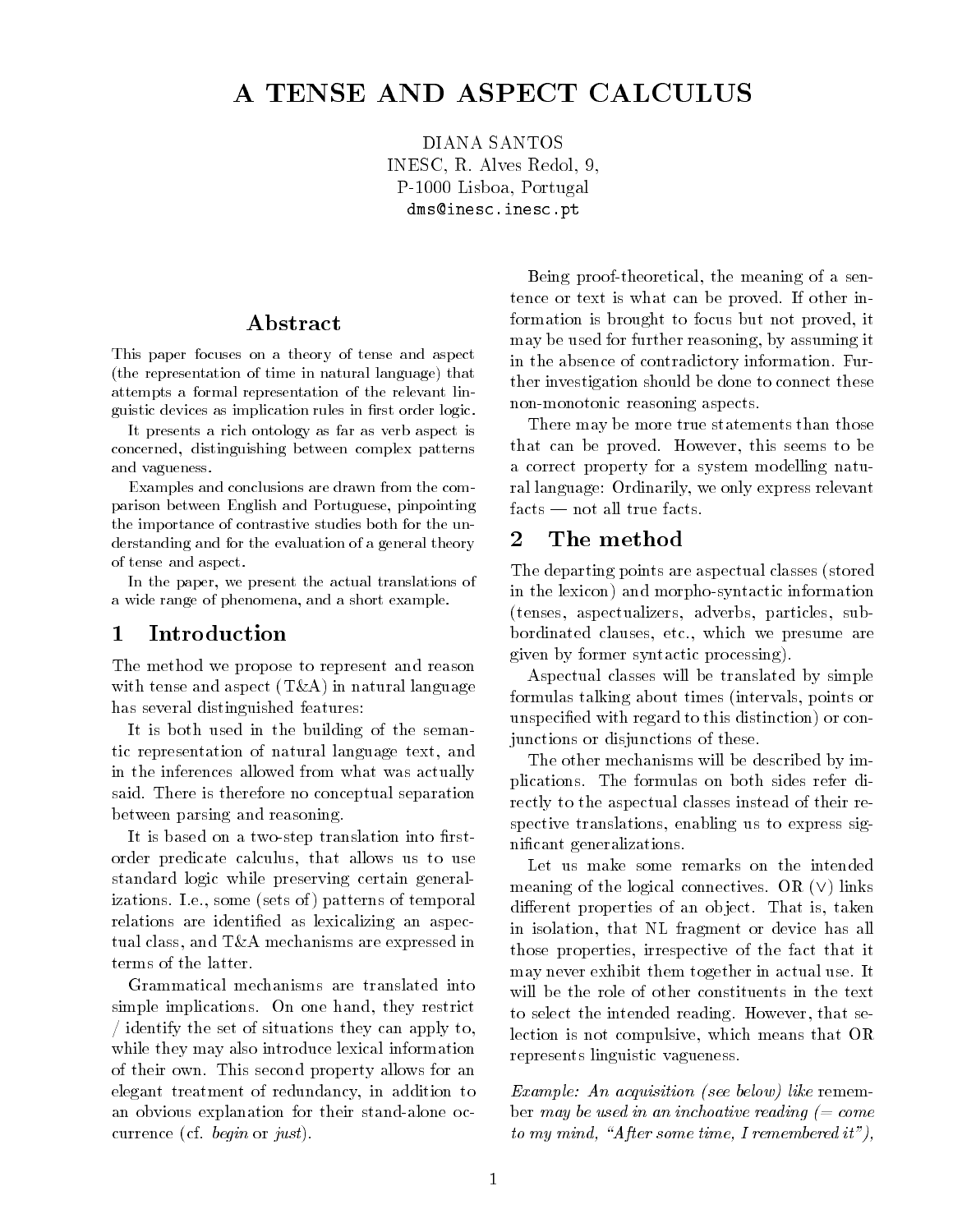or in a stative reading  $(=$  be in my mind. "I still remember it"). But none is enforced in "Dead men do not remember 

and a set of a set of a single properties of a singleoccurrence even if some domination is some domination of  $\mathbf{A}$ may). The several properties conjoined are related for each actual occurrence; they are several faces of the same situation; and no vagueness is at stake AND links the several ways people may choose to present a given situation of the present and called view of the called view of the called view of the point aspect in [12]).

Example- An accomplishment like build may be used in a durative description  $^{\prime}$  He was building it slowly"), or in a resultative description  $H^*$ built it in two years"), referring nevertheless to the same event. Or, in an achievement like leave, the period when a person is leaving surrounds the moment of leaving.

The lefthand side of an implication represents the conditions which are required to the felicitous use of the mechanism In case not all information is available, it may provide the sort of defeasible information that can be seen as the type coercion proposed in

A sentence has a meaning iff there is at least one derivation including all components If there is more than one, the alternatives will stand in an OR relation, and one will probably be selected by the following co-text.

Example- He was attending a course on seman tics" could mean "he would" at a future time point relative to the past in question, or that he was actually attending it.

Syntax defines what are the possible arguments to the operators, thus driving inference and disallowing certain combinations. One way to model this fact is to allow syntactic structure itself to introduce axioms or metaaxioms, restricting inference order. We stick to compositionality, but assign a non-trivial meaning to syntactic structure, contrarily to e.g.  $[1]$ .

The method thus reduces to applying simple resolution to get all possible derived information and possibly get rid of different interpretations. The set of all asserted formulas in the system is what it can understand.

We will now argue for this method's adequacy to handle natural language tense and aspect sys tems by presenting linguistic motivation from two

die en die en die englisheid van die englisheid van die englisheid van die englisheid van die englisheid van d [10] for more detail. At the same time, we give novel treatments of well-known phenomena. These two points, we think, should be considered independently. That is, one can accept the general calculus yet proposing totally different translations, or on the contrary, import our linguistic solutions into a distinct framework

#### $2.1$ Aspectual classes

Aspectual classes indicate the temporal con stituency of the situation they describe. They range from states -without any restrictions what soever, or better, with no internal temporal dimension) to accomplishments or achievements that include a complex temporal pattern in their lexical meaning. They can, moreover, represent vague concepts that materialize in different temporal patterns, with some common core meaning. as was described above

Our ontology is based solely in temporal prop erties, thus cause or agentivity are considered separate information, contrary to the overwhelming ma jority of aspectual classications of aspectual classications  $\mathcal{M}$ overview in  $[14]$ ).

In the figure next page,  $T$  represents an unspecified temporal object, which can denote either an interval,  $I$ , or a time point,  $t$ . We define three 'basic' classes, corresponding to three irreducible temporal patterns, and then five others in terms of the former, with some additional "low-level" conditions linking the temporal variables among the elementary intervening aspectual class de nitions. The sole reason why we did not define other combinations is that we did not find, in the languages studied, examples of lexical items that covered such complex patterns

For a more detailed exposition of the classes and ob jective criteria for distinguishing between them in Portuguese, see [11]. Still, some remarks are in order here

- We distinguish between changes and achieve ments since elements of the first class cannot be amplified in time, that is, they have to be punctual, like *notice* or *discover*, while the others also involve some encompassing time connected to them: leave, die, open. This shows in the acceptance of the progressive by the latter
- 2. We distinguish act-states from states, on one hand, for its well-formedness with the progressive, and from activities, on the other,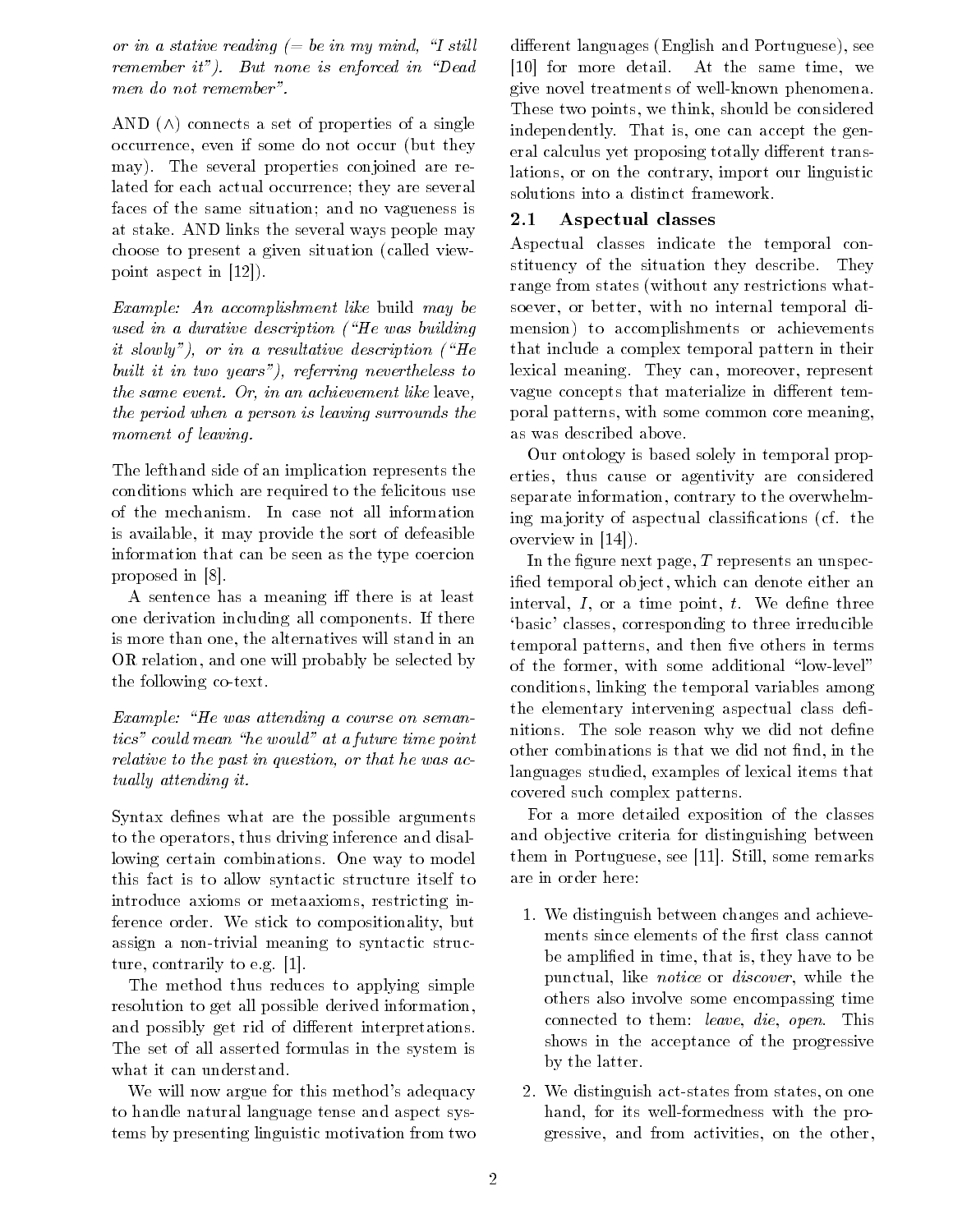| state(P)       |           | $\mapsto P(T)$                                                                                                             |
|----------------|-----------|----------------------------------------------------------------------------------------------------------------------------|
| act(P)         |           | $\mapsto$ $P(I)$                                                                                                           |
| change(P)      | $\mapsto$ | $P(t) \wedge notQ(i) \wedge Q(t) \wedge initial(i, I) \wedge final(t, I)$                                                  |
| acc(P)         | $\mapsto$ | $act(P) \wedge change(R) \wedge final(t, I)$                                                                               |
|                |           | $\equiv P(I_1) \wedge R(t) \wedge notQ(i) \wedge Q(t) \wedge initial(i, I_2) \wedge final(t, I_2) \wedge final(t, I_1)$    |
| ach(P)         | $\mapsto$ | $act(P) \wedge change(P) \wedge inside(t, I)$                                                                              |
|                |           | $\equiv P(I_1) \wedge P(t) \wedge notQ(i) \wedge Q(t) \wedge initial(i, I_2) \wedge final(t, I_2) \wedge inside(I_2, I_1)$ |
| $act-state(P)$ |           | $\mapsto$ $act(P) \vee state(P) \wedge inside(T, I)$                                                                       |
|                |           | $\equiv P(I) \vee P(T) \wedge inside(T, I)$                                                                                |
| acq(P)         | $\mapsto$ | $change(P) \vee state(P) \wedge initial(t, T)$                                                                             |
|                |           | $\equiv P(t) \wedge notQ(i) \wedge Q(t) \wedge initial(i, I) \wedge final(t, I) \vee P(T) \wedge initial(t, T)$            |
| series(P)      | $\mapsto$ | $change(P) \vee act(P) \wedge initial(t, I)$                                                                               |
|                |           | $P(t) \wedge notQ(i) \wedge Q(t) \wedge initial(i, I) \wedge final(t, I) \vee P(I) \wedge initial(t, I)$                   |

because their present tense implies the pro gressive

Example-there is hangle-definition that the interaction of the lives there is no set of the interaction of the interaction of the interaction of the interaction of the interaction of the interaction of the interaction of  $\Rightarrow$  he is living there, it is hanging there.<sup>1</sup>

- We name acquisitions those verbs which ex press both the change that takes place and the resulting state, such as remember, understand, know. They can be operationally pinpointed by the simultaneous acceptance of present tense and of point adverbials like suddenly in the past.<sup>2</sup>
- 4. Finally, series can mean both an individual change and a set of them.<sup>3</sup> They accept both frequency and duration adverbs in the simple past

— Henry Coughes and Henry Coughest (1995) and the couple of the couple of the couple of the couple of the couple of the couple of the couple of the couple of the couple of the couple of the couple of the couple of the coup

The temporal indices have roughly the same sta tus of those in the semantic representation of uch that we do not impose one one of the sole in the sole of the sole of the sole of the sole of the sole of the index per formula. We differ also in that we are not committed to a basic ontological distinction between states and events, and that instead of those indexes we use plain temporal objects.

#### $2.2\,$ Grammatical mechanisms

Grammatical mechanisms are defined in terms of "simple" aspectual classes instead of a full translation into predicates of time. We further need two basic operations namely state creations namely state creations in the creation of the creation of the creation of and activity creation of the creation of the creation of the creation of the creation of the creation of the c

$$
\begin{array}{lcl} Stat(P) &=& P()\\ Act(P) &=& act(Q) \end{array}
$$

The first abstracts from time, to model what we call temporal intensionality -ie nondependence on temporal extension). The second creates a new activity ranging over an interval containing more than one instance of  $P$ , or, equivalently, covering an unhomogeneous temporal region where P is true. The introduction of these two operations corresponds to our belief that there is more to sentence aspect than verbal aspect, contrarily to what most classifications and calculi have assumed without questioning. It seems to us that the latter is a proper subset of the former. Thus, it makes perfectly sense to let morphosyntactic -ie nonlexical mechanisms introduce new as pect properties that cannot be found at the lexical level

Let us now present some contrastive analyses: P rogressive act-P P -t - inside-t- I P rogressive P  $\sim$  700 that H  $\sim$  100 that  $\sim$  100 that  $\sim$ P -t - bef ore-T- t - short-T  $Estar$ Estar act-P P -t - inside-t- I

by the first definition , progressive applies to activities, achievements and acquisitions, and is automatically true of act-states, or rather: for that class, the progressive and the non-progressive versions are equivalent

The second definition encompasses the futurate reading and stative uses such as He is resembling his father more and more. With accomplishments, progressive may be ambiguous between the two

They were mentioned as problematic in 141 and classed together in 1911

<sup>-</sup> In Portuguese where this class is bigger there isclearer evidence namely the existence of a straightforwarddierence in meaning between the two simple pasts Perfeito and Imperfeito. References to this class (unnamed) can also be found in 141 and 191.

 $\,$  In this last sense, they correspond to the ones in  $\,$  DL  $\,$ - uses the name actions for our series

 $4$ Whenever there are several definitions of the same operator, an OR is intended.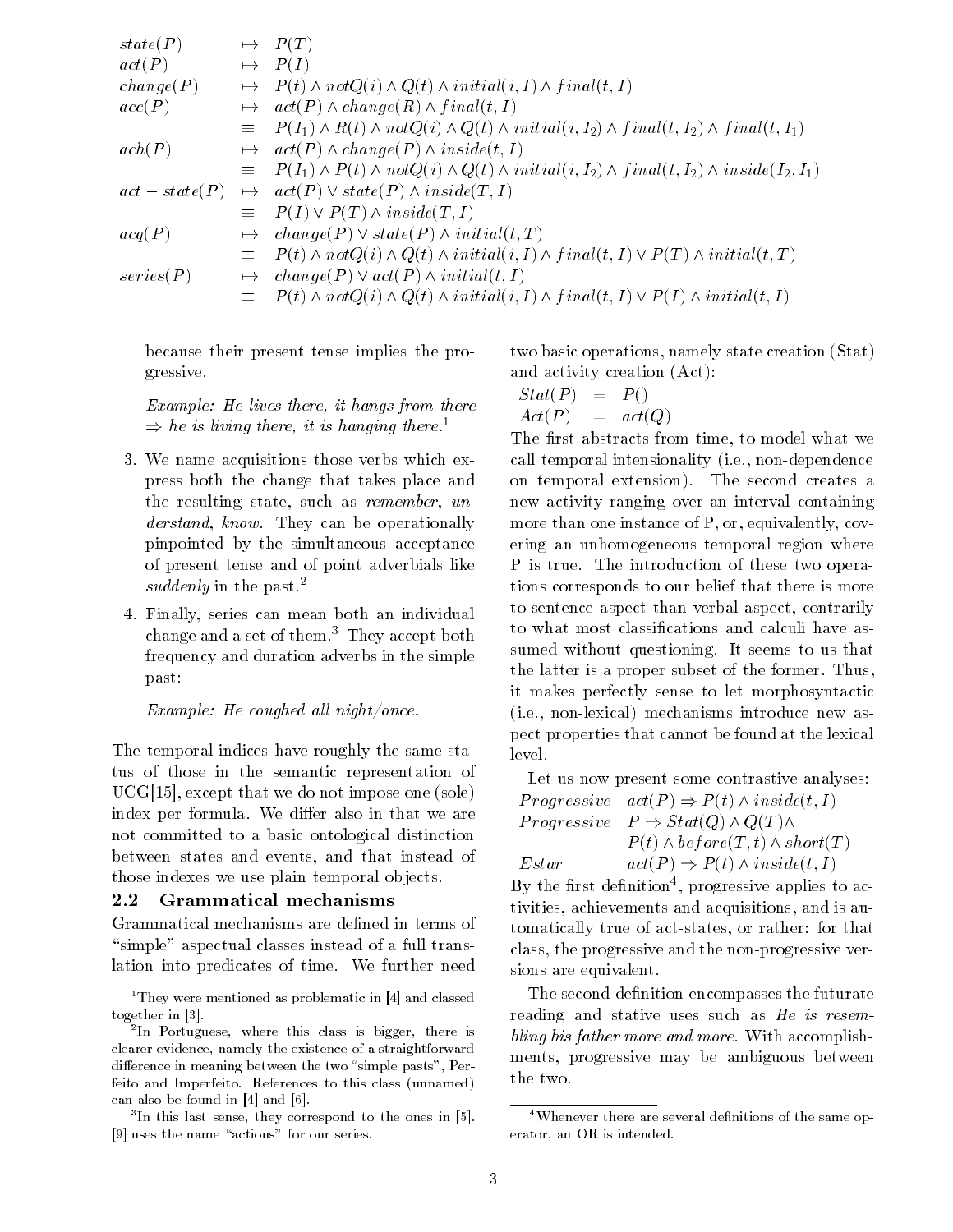*Estar*, the Portuguese progressive, has only the first English reading.

$$
SimplePres \quad P \Rightarrow Stat(P) \land P(now)
$$
  
\n
$$
Presente \qquad P \Rightarrow Stat(P) \land P(T) \land
$$
  
\n
$$
inside(now, T)
$$

The English definition allows for the timeless truths  $X$  are  $Y$  and property readings such as  $She$ dances, while the Portuguese one accounts for the factor that we say Estonia has been defined as  $\mathbb{H}$  . The same definition of  $\mathbb{H}$ in Lisbon and the since the since the complete the since  $\mathcal{L}$ present perfect should be used), or *Estou em Lis*boa at domingo -Im in Lisbon until Sunday

Imperf eito P state-P - P -T -. . . . . . . . . . . . *.* P erf eito f inal-t- T - bef ore-t- now s in place as the property of the property of the set of the set of the set of the set of the set of the set of

P erf erf en de formelen en de formelen en de formelen en de formelen en de formelen en de formelen en de form The above accounts for the following facts:  $I$  have run means I ve means I ve and similarly for any achievement achievement and that it gets and the internal state of the complex state of the complex state of th translated by the Portuguese Perfeito in all those cases. Also, *I had run* means it was finished before the time I am talking about. Finally, to have done definitely means completion. We can also derive the meaning of the present and past perfects

P respectively the property of the set of the set of the set of the set of the set of the set of the set of th Text = 2 *j i ; n* = ... ( Text / i ; ; ; ... ... ... ... ... ... / P as the erf p in a final property that  $\mathbb{Z} = \mathbb{Z}^{n}$  in Q-T- - S tat-Q - bef ore-T-- now Just f inal-t- T - t T- initial-t- I

-f inal-T-- I - short-I

This definition allows one to apply just only for perfect tenses, and also to make just a function of measure the use the use the use the use the use the use the use the use the use the use the use the use the u of the predicate *short*). Present perfect with just is translated in Portuguese by the aspectualizer acabar - syntactically taking the preposition of the present of the present of the present of the present of t tion  $de$  before the infinitive verb)

$$
Acabar \quad act(P) \land final(t, I_1) \Rightarrow act(Q) \landfinal(t, I_2) \land final(I_2, I_1)
$$

$$
Acabar \quad P(t) \Rightarrow initial(t, I) \land final(T_2, I) \landshort(I)
$$

acabar - see particle in the last interval in the last interval in the last interval interval in the last interval in the last interval interval in the last interval interval interval in the last interval interval interva terval of an activity with definite end, or a short interval after a point  $\mathcal{N}$  and  $\mathcal{N}$  after a point event -  $\mathcal{N}$  and  $\mathcal{N}$  and  $\mathcal{N}$  are the set of  $\mathcal{N}$ it ambiguous for accomplishments

$$
PC \quad act(P) \land final(t, T) \Rightarrow before(now, t) \landinitial(i, T) \land before(i, now)
$$

$$
PC \quad P \Rightarrow Act(P) \land final(now, I)
$$

short-I

If Perfeito Composto -PC takes an accomplish ment, PC means the final is not yet over: Tenho construction and construction and construction of the case of the case of the construction of the construction house). If it takes an activity, it means a set of

distinct actual activities up to now: Tenho corrido -I have run lately If it applies to a state PC may represent a set of distinct states or an homogeneous up-to-now state: Tenho estado aqui todas as quartas / desde as 3, just like its  $En$ glished perfection perfect translation is the contract contract of the perfect of the second contract of the s every wednesday , should be a should provide the should be mentioned that apart from states, the English translation of PC requires the adverb *lately*.

Lately f inal-t- T - t T- - inside-T-- now initial-t- I - f inal-now- I - short-I

The formula above says that *lately* requires the present perfect and implies the six is  $\mathcal{P}=\mathcal{P}$  is the six in the six in tified if we note that even though states can be used with present perfect and *lately* in English. this use requires that the state does not extend til now: Have you been here lately? would otherwise not make sense

$$
Andar \quad P(t) \Rightarrow Act(Q)
$$

Andrews and  $\{ - \}$  in activities activities and  $\{ -1 \}$  in

Andar either creates a big activity out of small events, or selects a subactivity inside one. English renderings of the means meaning are keep and in a m and then or the iterative progressive. The second is usually translated by the progressive of the progressive of the progressive of the progressive of the progressive of the progressive of the progressive of the progressive of the progressive of the progressive of the pro similarity with our translation of the English pro gressive

#### $2.3$ Connectors

Connectors relate two different tense-aspectual descriptions and are realized as temporal connec tives or prepositions

To clearly indicate their double input, we will use the symbol  $\&$  to separate the conditions from  $t$  and  $t$  and second arguments  $\alpha$  are second is a second is a second is a second is a second is a second is a second is a second is a second is a second is a second is a second is a second is a second is a second is a the one immediately following the connector

$$
At \t P(t)\&Q \Rightarrow Q(t)
$$

 $\mathcal{P}$  . The state activity is the state  $\mathcal{P}$  in  $\mathcal{P}$  in  $\mathcal{P}$  is the state of  $\mathcal{P}$ While the translations above do not explain the different interpretations arising from different positioning of the arguments, we believe that this is precisely the kind of information that should be brought by syntax though for the moment we do not have a precise formulation for it

#### 3 Example

Example: "Many people died yesterday".

die - change- t-ange- t-ange- t-ange- t-ange- t-ange- t-ange- t-ange- t-ange- t-ange- t-ange- t-ange- t-angeyesterday P bef ore-T - now - day-T -

— inside-Alexandrian installer ( — <u>inside-</u> insidesimple past of the past of the state of the state of the state of the state of the state of the state of the s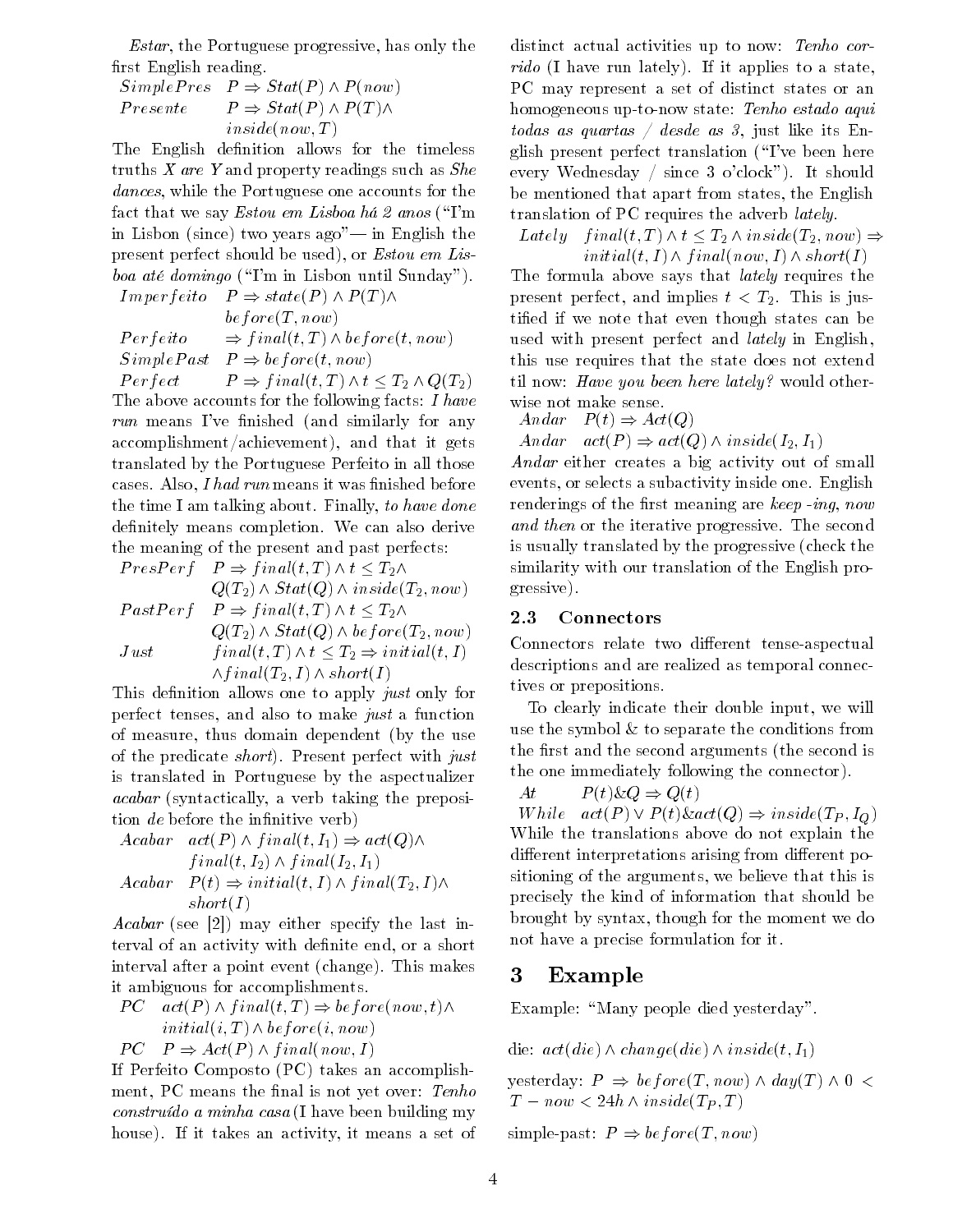plural- $\Gamma \Gamma : P \Rightarrow Act(P)$ 

die verwys die verwys die verwys die verwys die verwys die verwys die verwys die verwys die verwys die verwys change-die - inside-t- I - bef ore-T - now day-T - inside-t- T - inside-I-T

died-yesterday:  $act(die)$ die change-die - inside-t- I - bef ore-T - now day-T - inside-t- T - inside-I-T

many-people-died-yesterday: Act-act-die - Act-change-die -

This example deliberately reflects an important issue, namely, the relevance of non-verbal constituents to the overall aspect, which is the subject of most calculated and most calculated and most calculated and most calculated and most calculated and mos with Krifka  $[7]$  on that, as aspect marking on noun phrases in several languages demonstrates there is no fundamental difference in the import brought by lexical aspect, be it of verbs or other parts of speech When we postulate a verbal as pect as opposed to sentence one, thus, the stress should be on lexical rather than verbal. What is particular to our approach is the belief that grammatical means -syntax or tense may pur port significant aspect properties not available - and available - available - available - available - available not present) at the lexical level.

#### 4 Discussion

 $>$ From a descriptive point of view, the system provides a finer characterization of verbs, drawing an important distinction: that between the parts of a same situation and a don't care or vagueness associated with a lexical item - the  $\mathcal{A}$ to the perception of an action by a speaker of a language; the second is related to the language system is a contract of the contract of the contract of the contract of the contract of the contract of the contract of the contract of the contract of the contract of the contract of the contract of the contract of the co

Second, it is based on a linguistic comparison of two distinct languages, therefore making it applicable at least to more than one This makes it also of interest for machine translation research

Third, we expect a system thus formalized to be easy to extend, simply by adding new and subtler constraints in the form of implications and or complex syntax import, and not bothering with the reasoning algorithm, by using standard logic.

Finally, we think that this method has significant advantages compared to applicational mod els in the treatment of redundancy Redundancy is a pervasive property of natural language, but it is hard to model when one device is required to apply before another, each bringing different information. In this account, on the contrary, similar information brought in twice does nothing but

 the early stage of this investigation no implemen tation and thus testing results are yet available To conclude, we should acknowledge that given

# Acknowledgements

I am indebted to JNICT who granted me a PhD scholarship, and to IBM Portugal for support of my studies. Most of the ideas present in this paper arose from stimulating discussions with Lauri Carlson.

## References

- Calder Jonathan Mike Reape Henk Zeevat "An algorithm for generation in Unification Categorial Grammar
in Proceedings of the -th Conference of the European Chapter of the ACL -Manchester 10-12 April 1989), ACL, 1989, pps. 233-40.
- Campos Henriqueta Costa Ambiguidade lexical e representação metalinguística", Boletim de Filolo $gia$ , Tomo XXX, 1985.
- represented to the careful and  $\alpha$  and  $\alpha$  and  $\alpha$ Tedeschi Zaenen -eds Syntax and Semantics volume - Tense and Aspect Academic Press, 1990 1981.
- Dowty David R Word Meaning and Montague Grammar, Dordrecht: D. Reidel, 1979.
- Freed Alice F The Semantics of English Aspectual Complementation, Dordrecht: D.Reidel, 1979.
- Heinmki Orvokki Aspect in Finnish
in de eds Aspect bound a voice bound a voice bound a voice and a voice and a voice and a voice of the contract of th into the realm of Germanic, Slavonic and Finno-Ugrian Aspectology, Foris, 1984.
- [7] Krifka, Manfred. "Thematic Relations as Links be-. . . Krifka Manfred Thematic Relations as Links be tween Nominal Reference and Temporal Constitu tion is the sage of the same is the process of the most of Chicago University Press
- was an and the most control of the Temporal Reference and Temporal References and Temporal References and Temporal References and Temporal References and Temporal References and Temporal References and Temporal References erence", PhD thesis, University of Edinburgh, 1987.
- re avec money concerned and accompanies in extensive in the concernent of the end of the concernent of the concern glish", in Theoretical Linguistics  $6, 1979, pp.87-115$ .
- Santos Diana Contrastive Tense and Aspect Data", INESC Report nr. RT/57-91, 1991.
- Santos Diana Sobre a caracterizao aspectual dos verbos portugueses", to appear in  $Actas do$  7. Encontro da Associa o Portuguesa de Lingustica  $\mathbf{L}$

<sup>&</sup>lt;sup>5</sup>Since we are dealing only with tense-aspectual phenomena, we simplify plural noun phrases interpreting them as activity creation